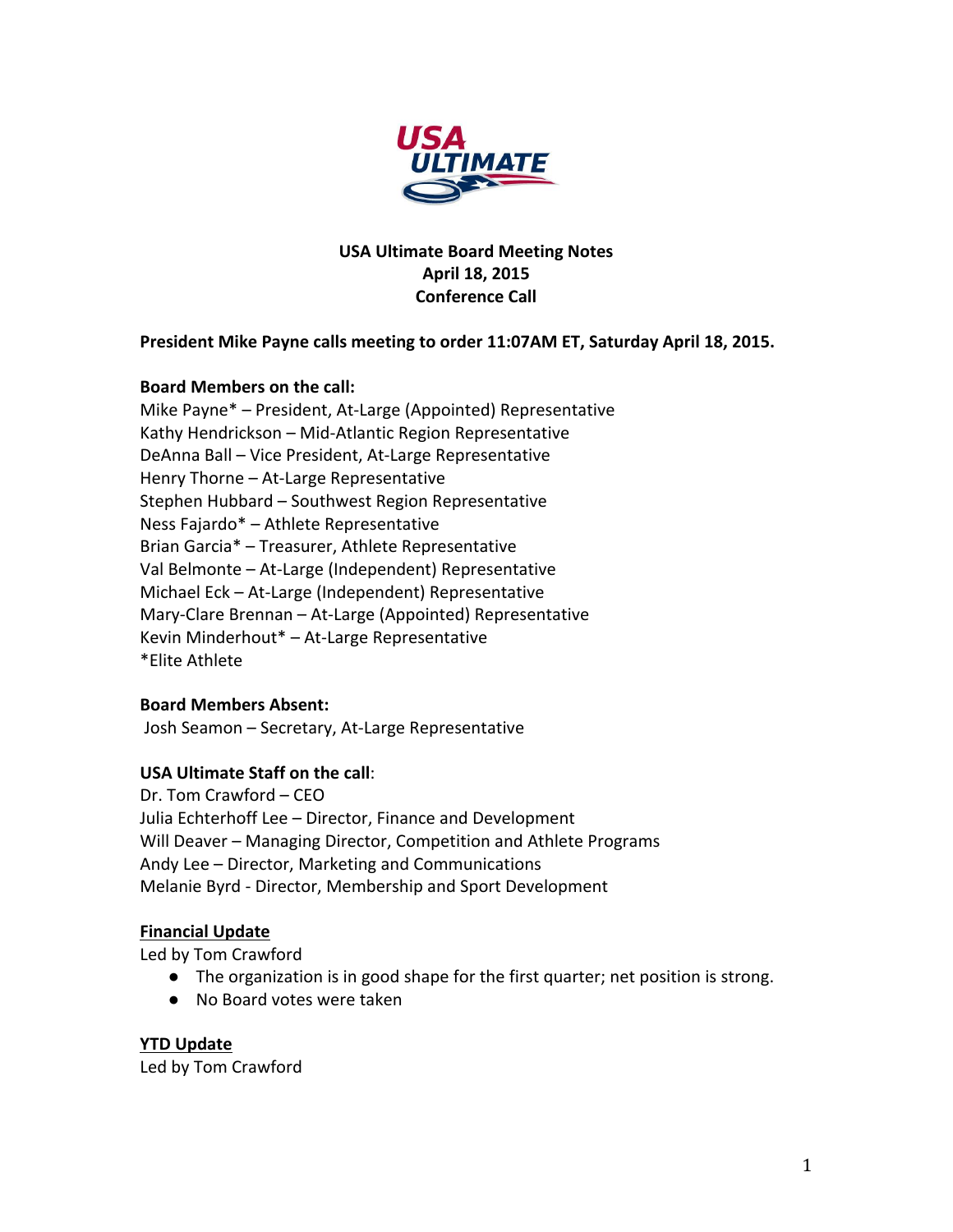

- We had a strong performance at the World Beach championships, collecting 6 gold and 1 bronze medal.
- This was a good way to lead into inaugural beach championships in a couple of weeks; good group of teams/athletes coming.

Olympic update

- Progress is being made on several fronts.
- USA Ultimate to be Working with WFDF to advance effort at USOC and IOC levels.

Youth

- A relationship is being built with an NYC Catholic Youth Organization; 11,000 kids are being introduced to ultimate.
- Schools in NY are introducing ultimate in a way that's tied to DiscNY.
- $\bullet$  This is a great example of the affiliate model in action.

College Series

- Many great teams are competing and working hard.
- The Championship series for for DIII and DI will be very exciting.
- We are up 5% in college division membership.

US Open

- Plans are set for tournament in OH.
- Australia and Germany are coming.

### **Judicial**

Led by Kathy Hendrickson

● A review and summary of judicial committee proceedings.

## **Proposal 2015.2 (Gender Equity Ombudsgroup) - Board Working Group Recommendation & Votes**

Led by Mike Payne

Process for discussion:

- Mary-Clare Brennan commented on the Marketing Working Group recommendation and gave context.
- $\bullet$  There was a Q/A period and general discussion.
- The Board voted.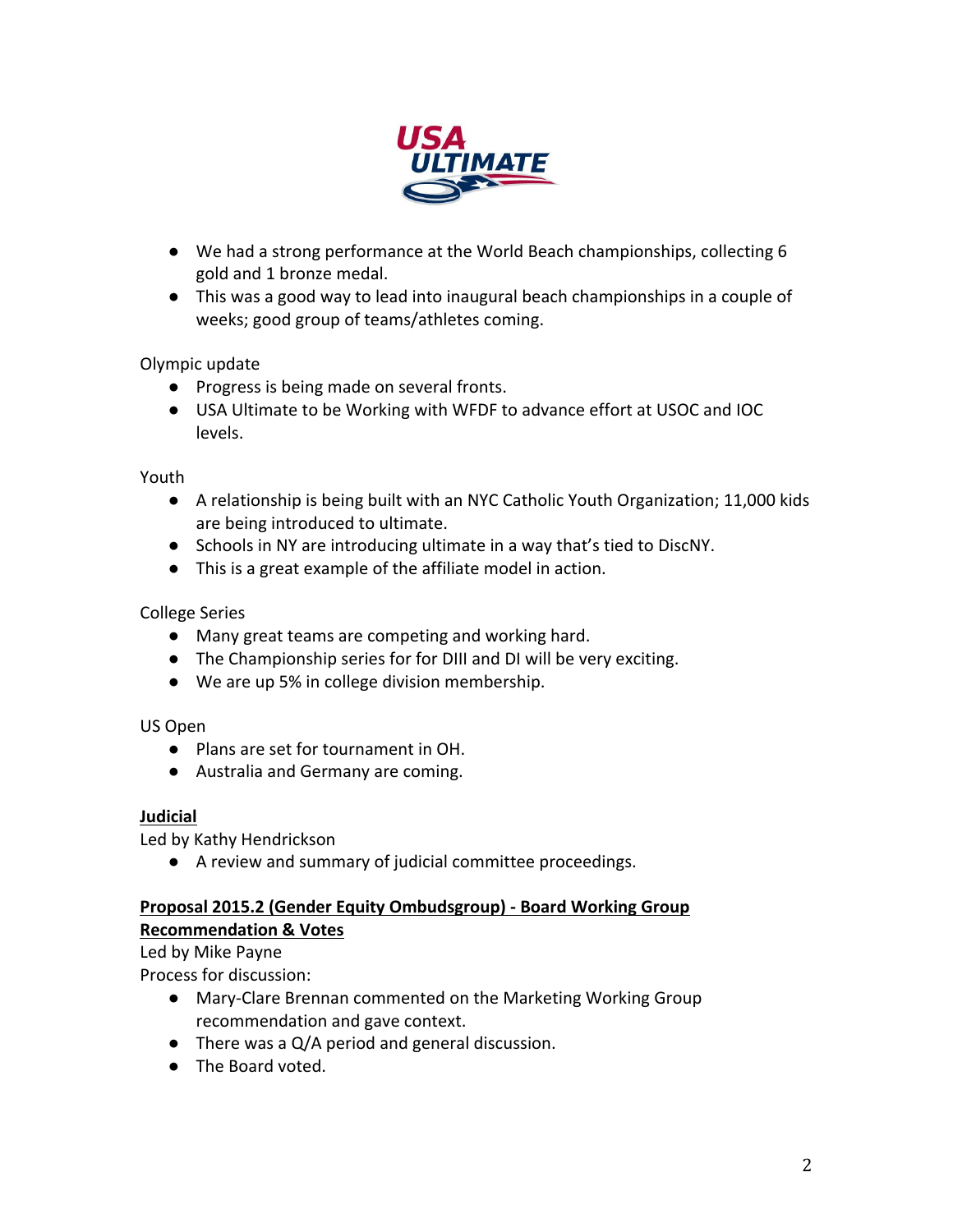

Votes:

**Proposal 2015.2:** "For the dual purposes of advising USAU on matters relating to gender equity, as well as being an independent voice communicating to the Ultimate community at large about the ways in which USAU is advancing gender equity, the USAU will form a gender equity ombudsgroup (GEO). The GEO will have access to how decisions that *impact gender equity are being made at USAU, will be a sounding board for USAU during* decision-making processes, and will communicate to the community at large, as an *independent voice, about how USAU programs and policies are advancing gender equity."*

The full proposal is contained in the appendix A.

## **Recommendation #1 of the Marketing Working Group regarding Proposal 2015.2**

The Marketing Working Group's first recommendation is that the Board of Directors decline to create a "gender equity ombudsgroup", as outlined in the GEO proposal for the following reasons:

- a. It is the opinion of the Marketing Working Group that the proposal focuses too narrowly on broadcast exposure as a visible expression of equity, without also considering programs that will more broadly drive equitable gender opportunities.
- b. As USA Ultimate progresses further within the Olympic Movement, it will become increasingly subject to USOC requirements and oversight including the expectation that it is the role of the professional, paid staff to manage, implement and regulate all day-to-day aspects of the organization, and the Board's role to focus on strategy, finances, and governing the organization according to the NGB board member guidelines.
- c. The creation of a volunteer "ombudsgroup" would add another, redundant layer to an existing system of governance and staff oversight. It is the responsibility of the professional staff  $-$  led by the CEO  $-$  to uphold organizational policies like the existing gender equity policy. Athletes and many other volunteers participate on the Board of Directors and on committees and working groups, including the Marketing and Competition Working Groups, which already collaborate with, and provide guidance to, USA Ultimate on many of the concerns addressed in the proposal. The Board of Directors holds the CEO accountable for the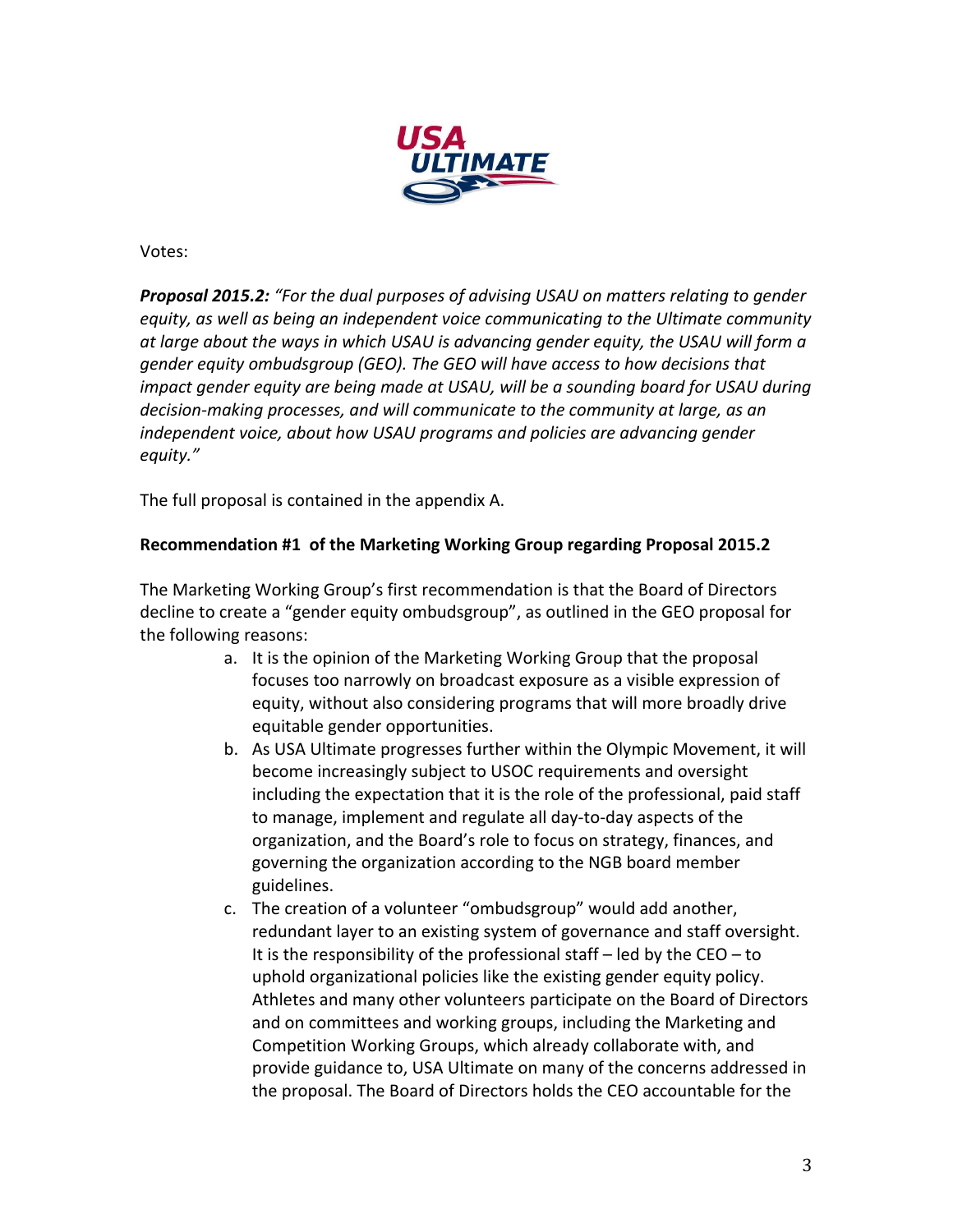

performance of the professional staff on all matters, including policy performance. USA Ultimate is structured to allow members a voice, either directly or through volunteer representatives, in the governance process through its existing structure.

The subject of equity, ethics, inclusion and diversity are extremely important issues and - as confirmed by the Board, staff and the proposal authors  $$ represent deeply held core beliefs of the individuals that participate in the sport of ultimate and USA Ultimate as an organization. Although this recommendation does not endorse the proposal to create a gender equity ombgudsgroup, the Marketing Working Group commends the efforts of its authors to bring attention to this issue.

1. Following discussion, Mike Payne moves to vote on accepting the task force's first recommendation (to decline to create a "gender equity ombudsgroup"). Val Belmonte seconds motion.

## The board votes to accept the task force's first recommendation, to reject Proposal 2015.2 with a vote of 10-2.

2. Henry Thorne moves to vote on Proposal 2015.2 as stated (a formal vote on the proposal is required, as vote #1, referenced above, was in regards to the Working Group's recommendation as opposed to the proposal itself). Kevin Minderhout seconds.

**Proposal 2015.2 does not pass with a vote of 2-9-1.** (Henry Thorne absent due to a dropped call).

### **Recommendation #2 of the Marketing Working Group regarding Proposal 2015.2**

The Marketing Working Group's second recommendation is that "The Board [should] appoint key Directors – presumably the three Board signatories to the proposal – to work with USA Ultimate staff to address the underlying issues raised by the proposal. Those issues include:

- a. The need to build increased trust between member athletes, volunteers, affiliates and USAU's Board and staff;
- b. The need to improve regular communication detailing USA Ultimate's performance on gender equity and the dissemination of that information to the USAU member athletes;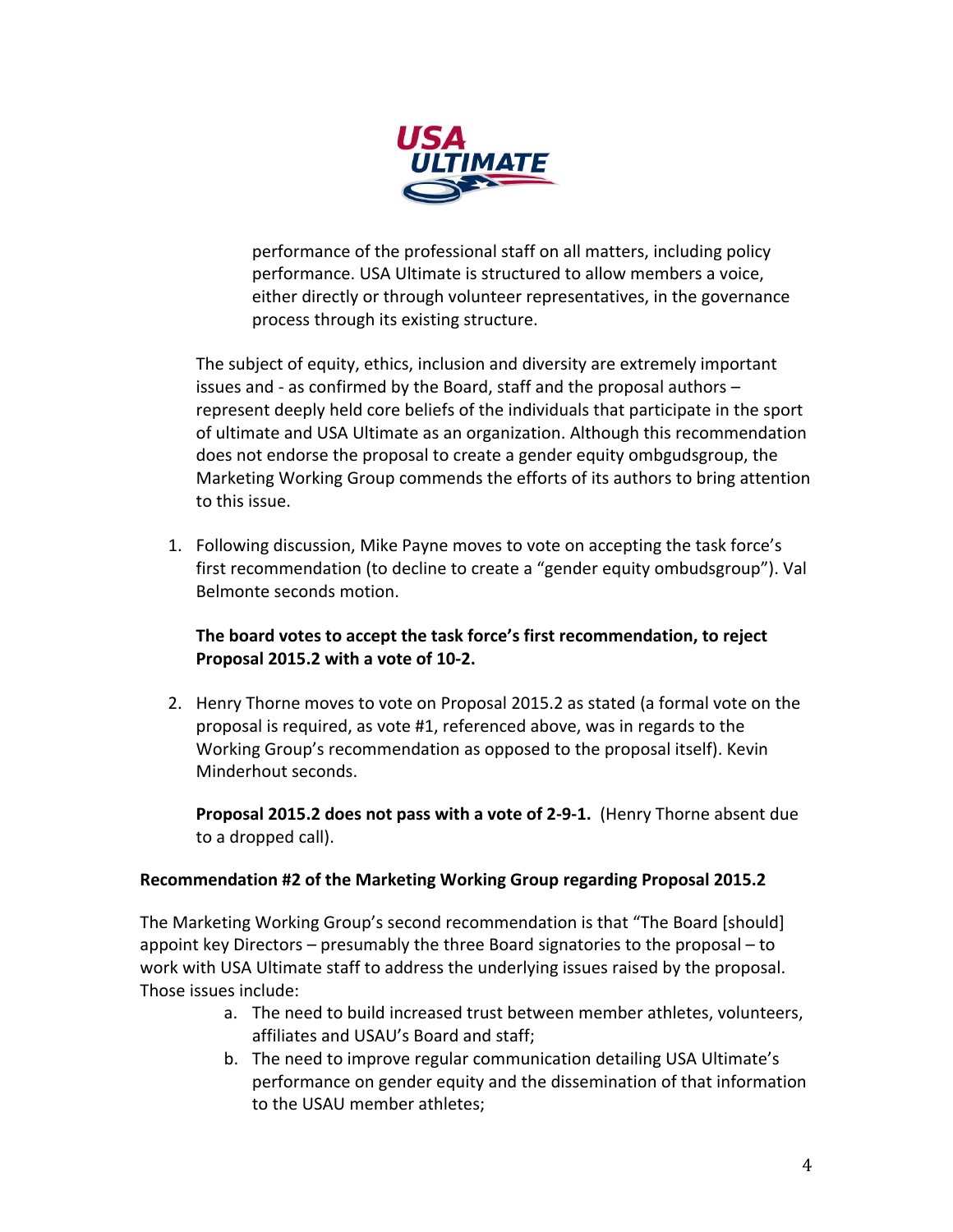

- c. The need to review and revise the existing gender equity policy to ensure that its requirements are within the organization's scope of control; and;
- d. To continually search for ways to identify and cultivate female leaders, and other leaders from underrepresented groups, within the ultimate community.
- e. The Task Force will be led by DeAnna Ball and members will include Val Belmonte, Josh Seamon, and Ness Fajardo.

The board vote to accept the task force's second recommendation, as quoted above, with a vote of 11-0-1.

**Adjourned 1:09PM ET.**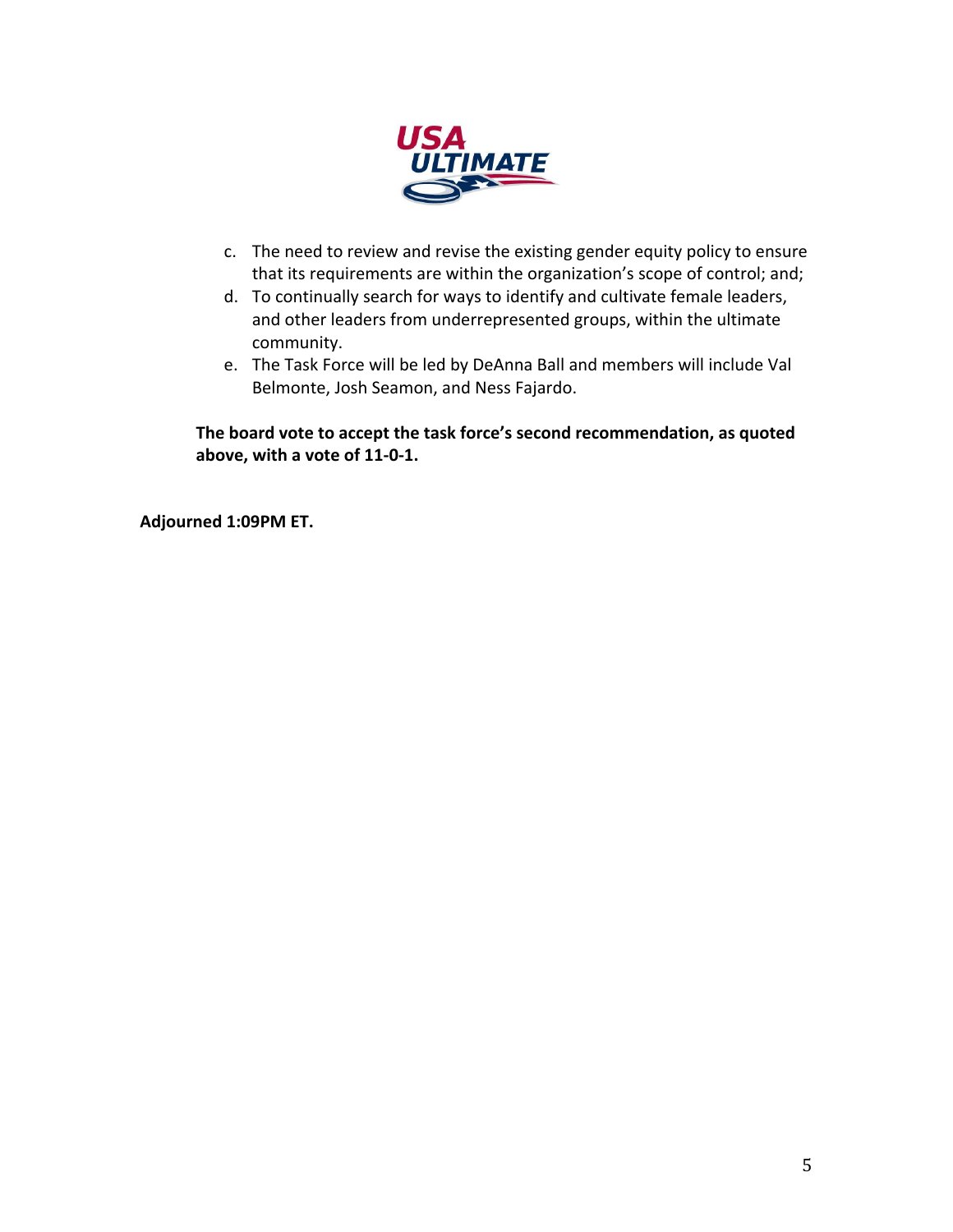

Appendix A: Proposal 2015.2

## **Background:**

In 2008 the UPA adopted a gender equity policy (see Appendix I) to ensure that UPA coverage and promotion of women's divisions was equal to that of the corresponding men's division, as well as to encourage outside partners to do the same, with the aim of growing the number of female athletes in the sport. While the promotion and coverage of women athletes has grown considerably since then, and additional targeted outreach programs to increase participation have been implemented, there remain discrepancies in coverage by both USAU and its broadcast partners, as well as other issues of concern for proponents of gender equity.

In 6 out of the 9 broadcast events of the last two years, the women's division has had fewer total games streamed  $(3/9)$ , fewer games for the larger audience of ESPN3  $(4/9)$ and/or fewer games from later elimination rounds in the tournament as compared to the men's division (2/9) (see Appendix II). Even though USAU reaffirmed the gender equity policy in 2013 and specifically pledged to supplement coverage of the women's division in cases where media partners did not do so (Appendix I), only in 1 out of 4 instances where ESPN had unequal coverage of men's and women's games did an endemic media partner cover more women's games than men's games to equalize the coverage. It is also often the case that when scheduling constraints preclude both divisions from having the same round covered, the later men's division round is covered (Appendix II), which serves to better showcase that division's top level of play, as later round games are usually closer.

These discrepancies, and a lack of understanding of the process by which such decisions are made, have led to dissatisfaction from players and women's advocates that are being aired in private and public forums and resulting in negative perceptions about how well USAU is adhering to its own policy. In addition to media coverage, there is a sense that decisions about competition structure are made largely by focusing on what is best for the men's/boy's division, often at a cost to growth of the women's/girl's division. As USAU frames other important decisions as being based in the gender equity policy, it is critical that the organization's members perceive USAU to be doing the utmost to promote gender equity in all of its decisions.

To address this problem, we propose the formation of a gender equity ombudsgroup (GEO), to both act as a sounding board for USAU on matters of gender equity, and to be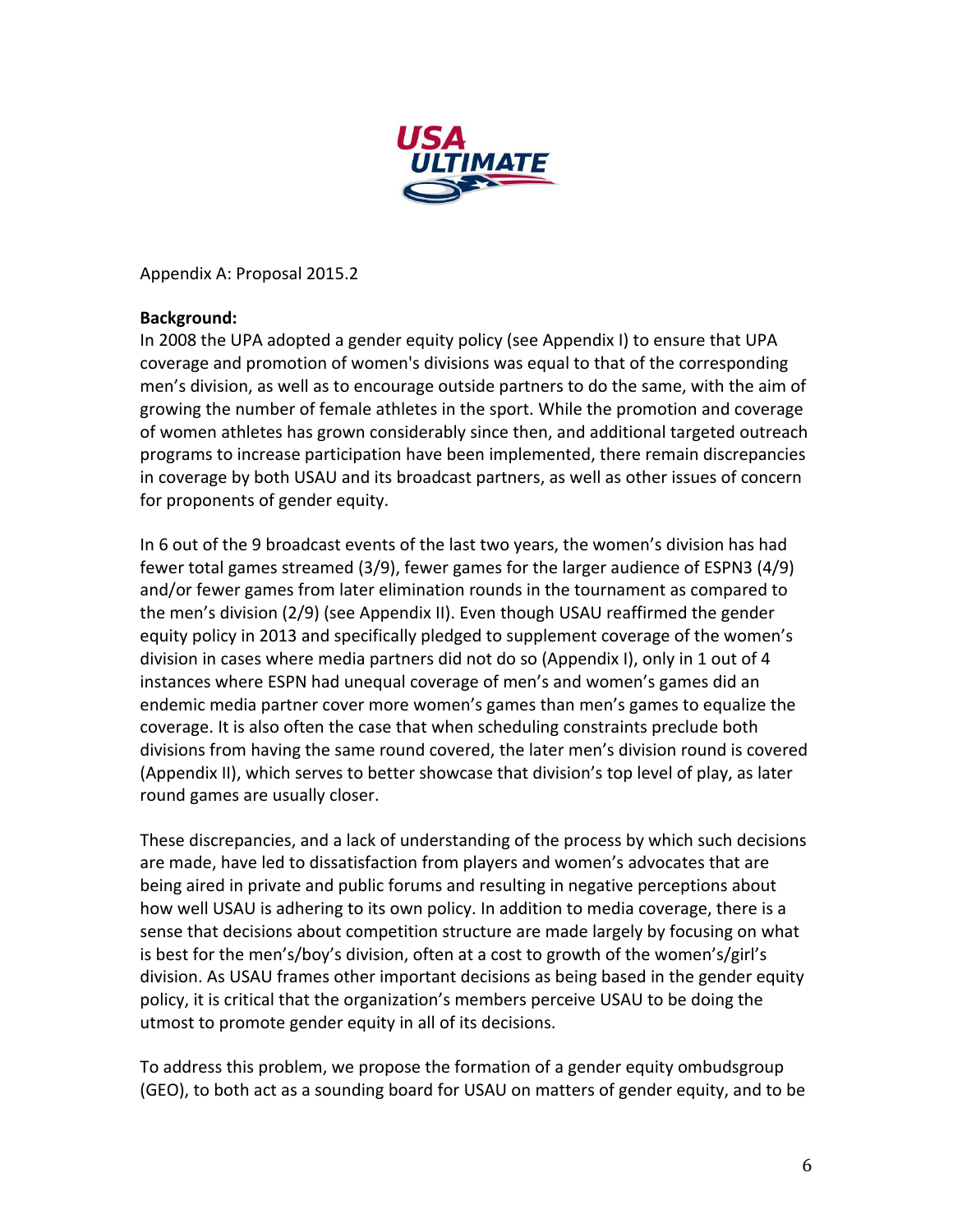

an independent voice that can communicate externally about the ways in which USAU is advancing gender equity. This would include highlighting positive examples of gender equity (e.g. Appendix III). USAU would have control over the composition of the GEO (although it would be important that the group include members perceived to be "independent" of USAU). The USAU communications team would work together with the GEO to ensure that communications were factually correct, complete, and did not violate any confidentiality agreements. By being privy to some of the information about how the media contracts are negotiated, this group would be able to understand and communicate externally what is and isn't under USAU's control, or, potentially, make suggestions about what tradeoffs are preferable in various circumstances. We envision that this group would be consulted on decisions regarding media coverage of USAU events, as well as major changes to competition structure, so that the group could fulfill its role of both advising and communicating those decisions.

## **Proposal wording:**

For the dual purposes of advising USAU on matters relating to gender equity, as well as being an independent voice communicating to the Ultimate community at large about the ways in which USAU is advancing gender equity, the USAU will form a gender equity ombudsgroup (GEO). The GEO will have access to how decisions that impact gender equity are being made at USAU, will be a sounding board for USAU during decisionmaking processes, and will communicate to the community at large, as an independent voice, about how USAU programs and policies are advancing gender equity.

# **Pros/Cons:**

Pros:

- USAU will receive additional thoughtful input and suggestions about policies and programs that impact gender equity or the gender equity policy.
- USAU policies that promote gender equity will have an additional platform from which to be recognized.
- The community at large will feel that USAU is taking a positive step towards strengthening its commitment to gender equity.
- Maintaining itself on the forefront of gender equity may position USAU especially well in the eyes of the US Olympic Committee.

Cons: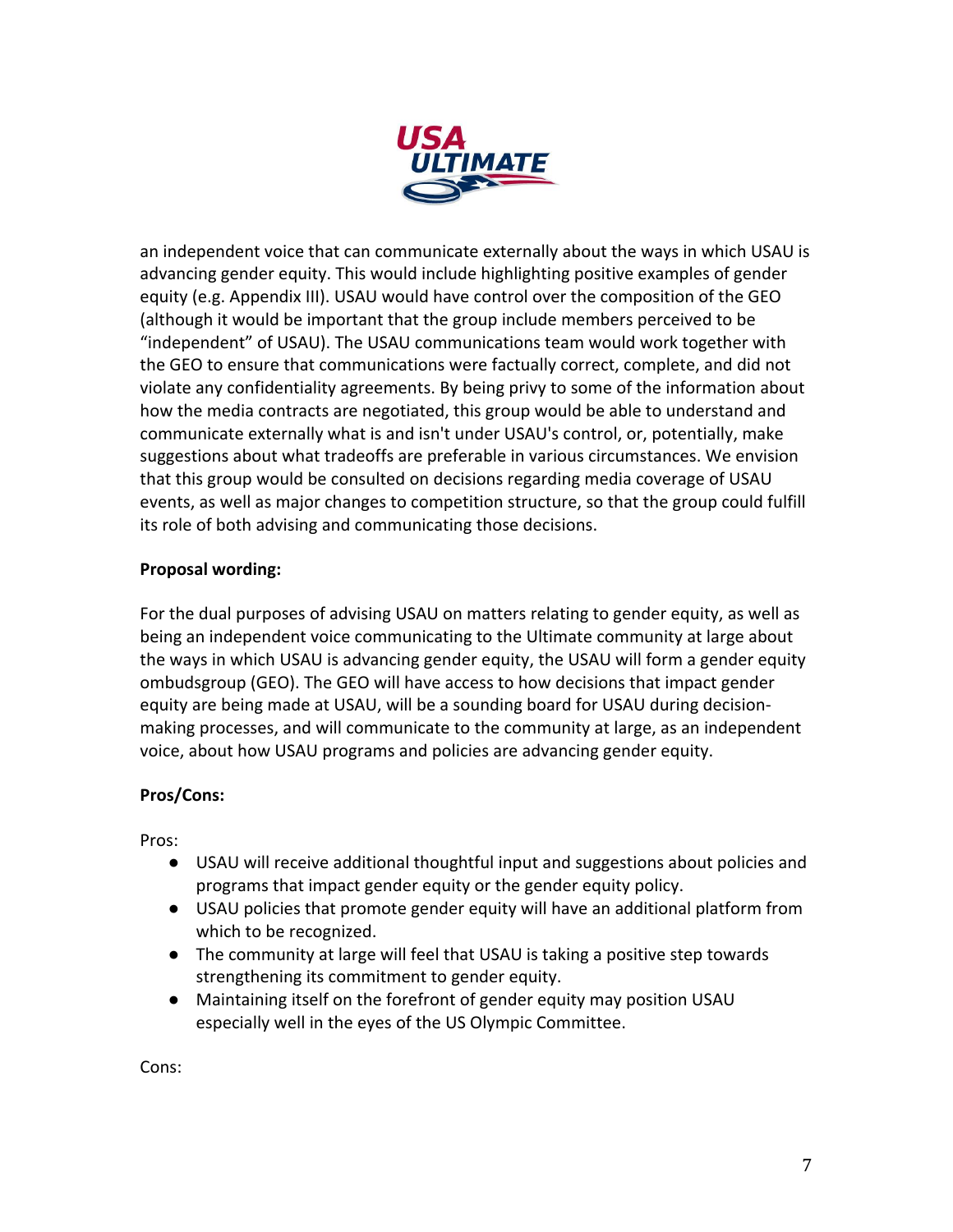

● Consulting such a group may feel like an added administrative burden, although the parameters for engaging the group can be designed to minimize this burden.

Financial Implications: None

## **Conclusion:**

USAU can continue to position itself at the forefront of NGBs with regard to gender equity  $-$  a position that will also be useful for ongoing and future USOC relationships (the IOC has already expressed that gender equity was something they liked about WFDFs application). This proposal is also somewhat analogous to the system in place for ensuring Title IX compliance: Title IX mandates that institutions or other recipients of federal funds designate at least one employee as a Title IX coordinator to oversee compliance efforts.

While outreach programs that encourage participation by girls and women are part of the solution to growing women's participation in Ultimate, media exposure serves to create role models for younger players, and equity of coverage assures them that Ultimate is unique in the world of sports in promoting female athletes. As Ultimate grows and establishes itself as a visible and viable option for all athletes, other opportunities for national and international promotion will occur. Coverage on ESPN is just the beginning of the discussion. We believe it is important to have a group such as this one in place to deal proactively with any concerns regarding gender equity, so that the community as a whole can enthusiastically promote our sport as every new opportunity arises.

- Peri Kurshan *(USAU Women's Club Division Council Rep & former USAU BoD President)*
- DeAnna Ball *(USAU BoD)*
- Josh Seamon *(USAU BoD)*
- Ness Fajardo *(USAU BoD)*
- Gwen Ambler *(Former USAU BoD Vice President)*
- Michelle Ng (USAU Women's Club Division Council Rep & former USAU College Athlete *& Competition Programs Manager)*
- Heather Ann Brauer *(USAU National Girls Outreach Director)*
- Zara Cadoux *(Chair of the USAU Girls Ultimate Movement Working Group)*
- Tiina Booth *(USAU Coaching Instructor)*